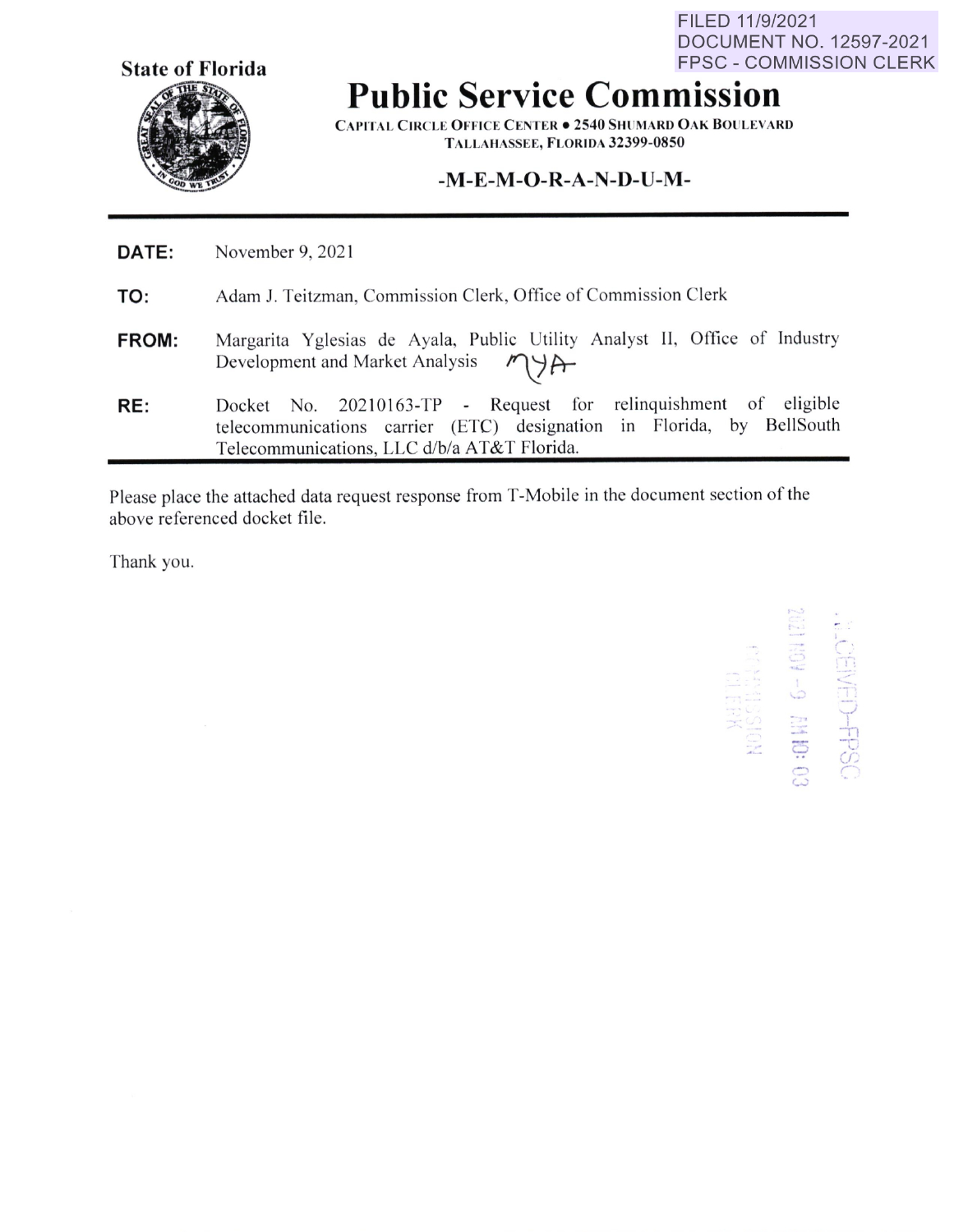Docket No. 20210163 AT&T ETC Relinquishment T-Mobile Responses to Staff Data Request November 8, 2021 Page 1 of 2

1. Please verify that your company is a designated ETC in the service areas that AT&T Florida has identified in Exhibit A.

Response #1: T-Mobile South LLC (hereinafter "T-Mobile") is a designated ETC in nearly all of the exchanges listed in the Exhibit A provided by AT&T Florida. T-Mobile is not designated in the following exchanges that were included in Exhibit A:

**JAYFLMA MNSNFLMA SGKVFLMA SYHSFLCC VERNFLMA YNIWFLMA VULEFLMA** 

2. Are you currently providing service to customers in all of the identified areas? If no:

a. Please identify any wire centers where your company is not currently serving customers.

b. Are you capable of providing service in the designated areas where you are not currently providing service? If not how long would it take for you to prepare to provide service in those areas?

Response(s) #2:

- a. T-Mobile is a facilities-based provider of commercial mobile radio service, and serves customers throughout its ETC designated service area.
- b. See Response to 2(a).
- 3. Using the list in Exhibit A, please identify the wire centers where your company currently advertises Lifeline service. Please list the various forms and frequency of the advertisement being used.

Response #3 : T-Mobile advertises the availability of its Lifeline service offerings using media of general distribution and other means as appropriate throughout its ETC designated service area in Florida consistent with applicable federal requirements.